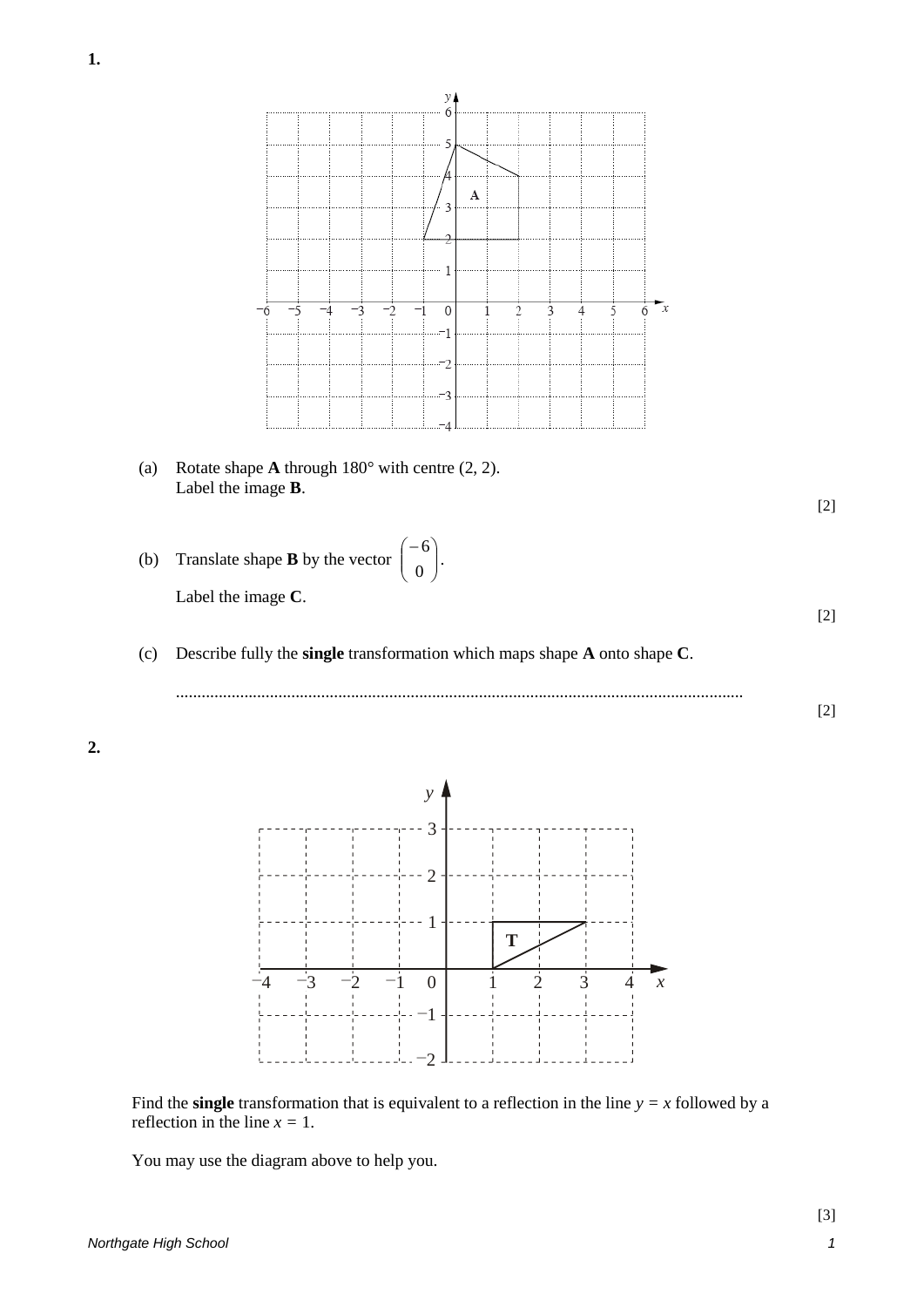

Reflect triangle **A** in the line  $x = 3$ . Label the image **B**.

[2]

(b)



(i) Plot the point  $(-2, 1)$  on this grid. Label it R.

(ii) Mark point S on the grid so that PQRS is a parallelogram.

(iii) Write down the coordinates of S.

(............... , ...............)

[1]

[1]

[1]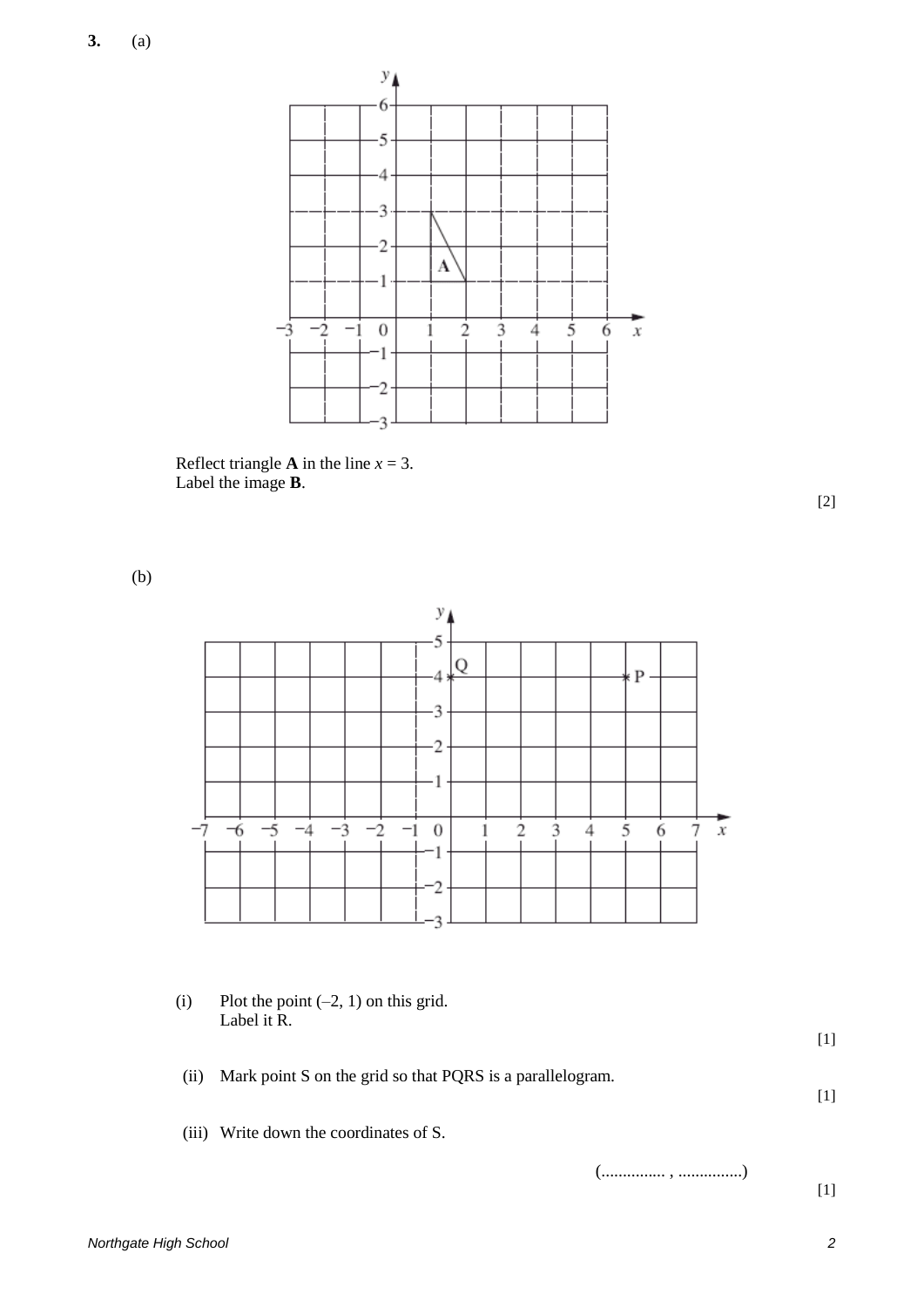|  | Α |  |  |
|--|---|--|--|
|  |   |  |  |
|  |   |  |  |
|  |   |  |  |

## Three of the shapes below are enlargements of shape A.

| $\, {\bf B}$ |  |  |  |  | $\mathcal{C}$ |  |  |  |  | D         |  |  |  |
|--------------|--|--|--|--|---------------|--|--|--|--|-----------|--|--|--|
|              |  |  |  |  |               |  |  |  |  |           |  |  |  |
|              |  |  |  |  |               |  |  |  |  |           |  |  |  |
|              |  |  |  |  |               |  |  |  |  |           |  |  |  |
|              |  |  |  |  |               |  |  |  |  |           |  |  |  |
|              |  |  |  |  |               |  |  |  |  |           |  |  |  |
|              |  |  |  |  | $\mathbf F$   |  |  |  |  |           |  |  |  |
|              |  |  |  |  |               |  |  |  |  | ${\bf G}$ |  |  |  |
| E            |  |  |  |  |               |  |  |  |  |           |  |  |  |
|              |  |  |  |  |               |  |  |  |  |           |  |  |  |
|              |  |  |  |  |               |  |  |  |  |           |  |  |  |
|              |  |  |  |  |               |  |  |  |  |           |  |  |  |
|              |  |  |  |  |               |  |  |  |  |           |  |  |  |

(a) Which shapes are **not** enlargements of shape A?

...................................... [1] (b) Complete the following. Shape ................ is an enlargement of shape A with scale factor 2. Shape ............... is an enlargement of shape A with scale factor ................ [2]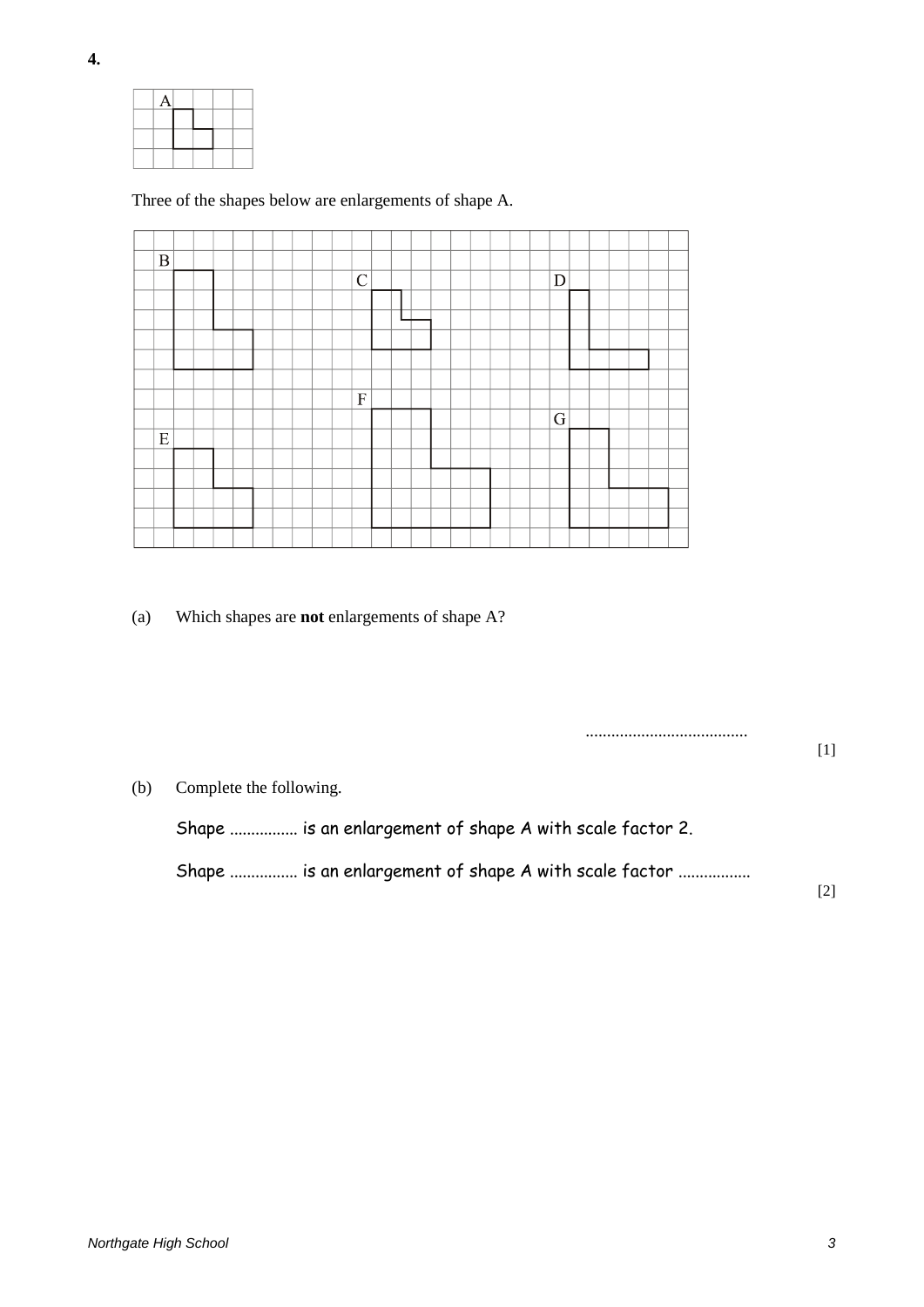

(b) Translate triangle **B** by  $\begin{bmatrix} 1 \end{bmatrix}$ . Label the image **C**. J  $\backslash$  $\overline{\phantom{a}}$ l ſ 4 0

[1]

[2]

(c) Describe fully the **single** transformation which maps triangle **A** onto triangle **C**.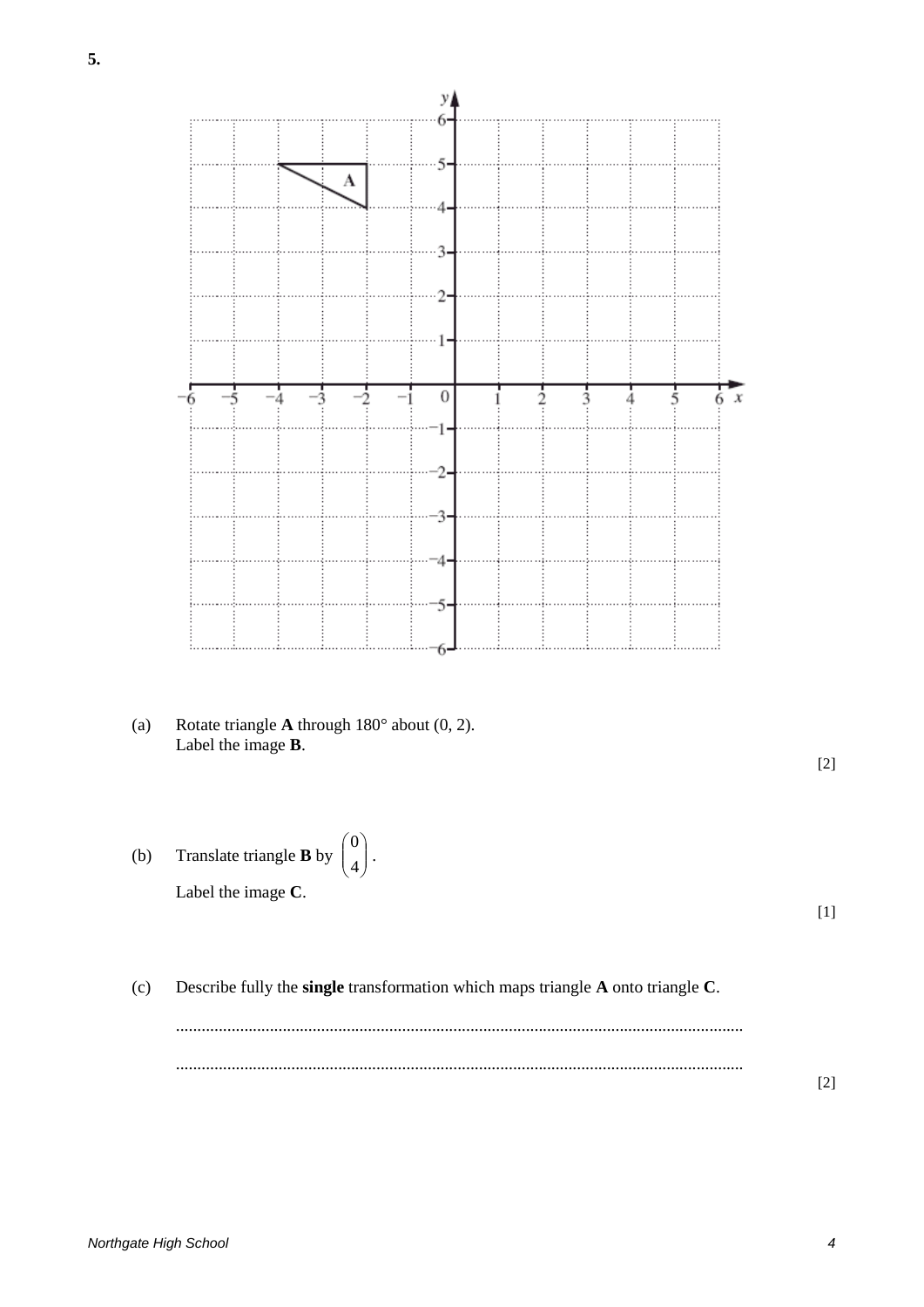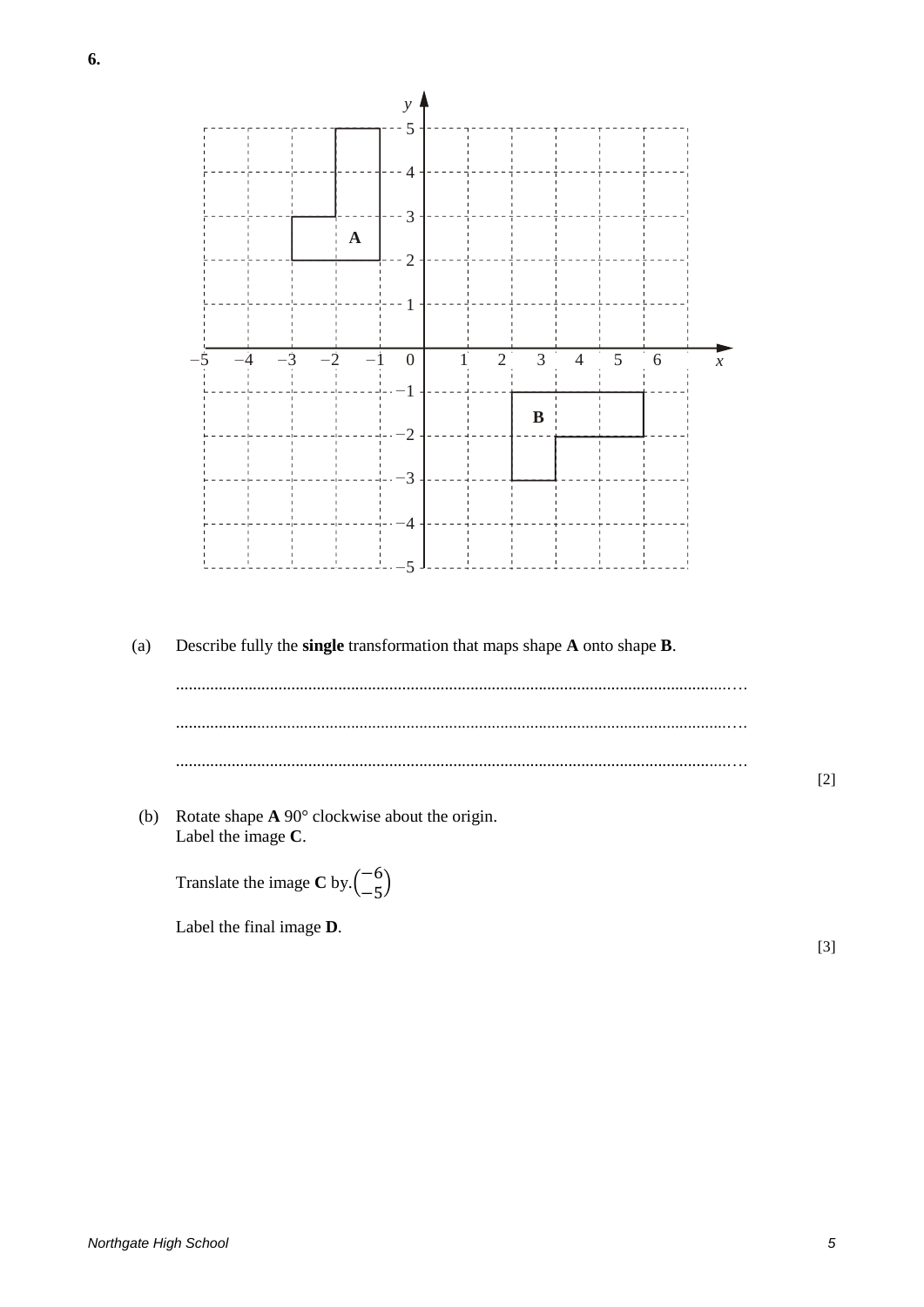

[2]

[2]

[2]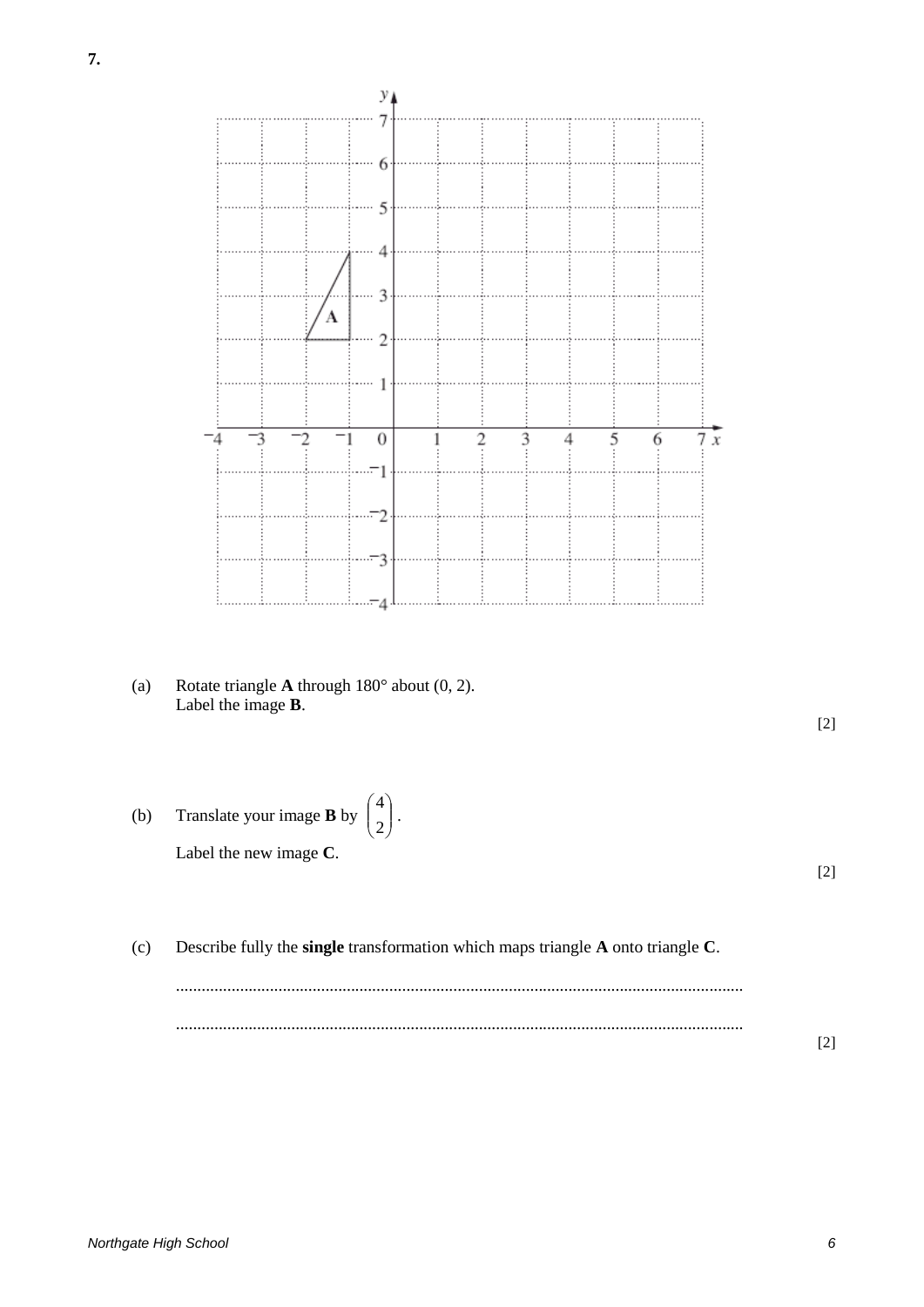

Triangle **T** has been enlarged to triangle **U**.

(a) Write down the scale factor of this enlargement.

.....................................

[1]

(b) Mark the centre of this enlargement on the diagram. Label it C.

[1]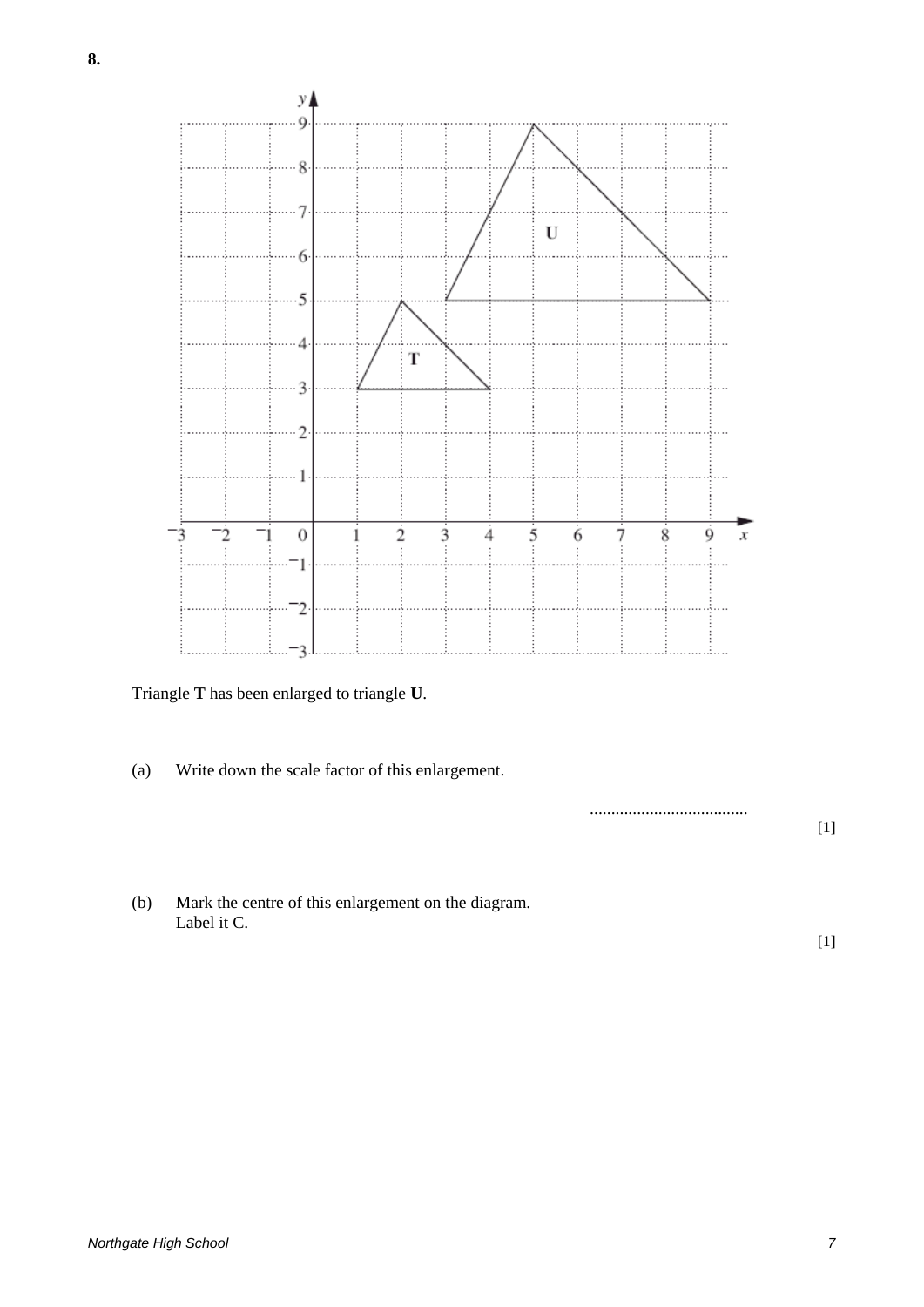

- УА 6 5  $\ddot{\phantom{0}}$  $\overline{4}$ 3  $\overline{2}$ A  $\mathbf{1}$ 3  $\overline{2}$  $^{-1}$  $\boldsymbol{0}$  $\overline{2}$ 3 5 6 8 4 1  $\overline{c}$ 3 4
- (a) Rotate triangle **A** through 180° about (2, 1). Label the image **B**.

5

6

- (b) Translate triangle **B** by  $\begin{bmatrix} 1 \end{bmatrix}$ . Label the image **C**. J  $\backslash$  $\overline{\phantom{a}}$ l ſ 2 4
- (c) Describe fully the **single** transformation which maps triangle **A** onto triangle **C**.

[2]

9

. . . . . . .

 $\bar{x}$ 

[2]

[2]